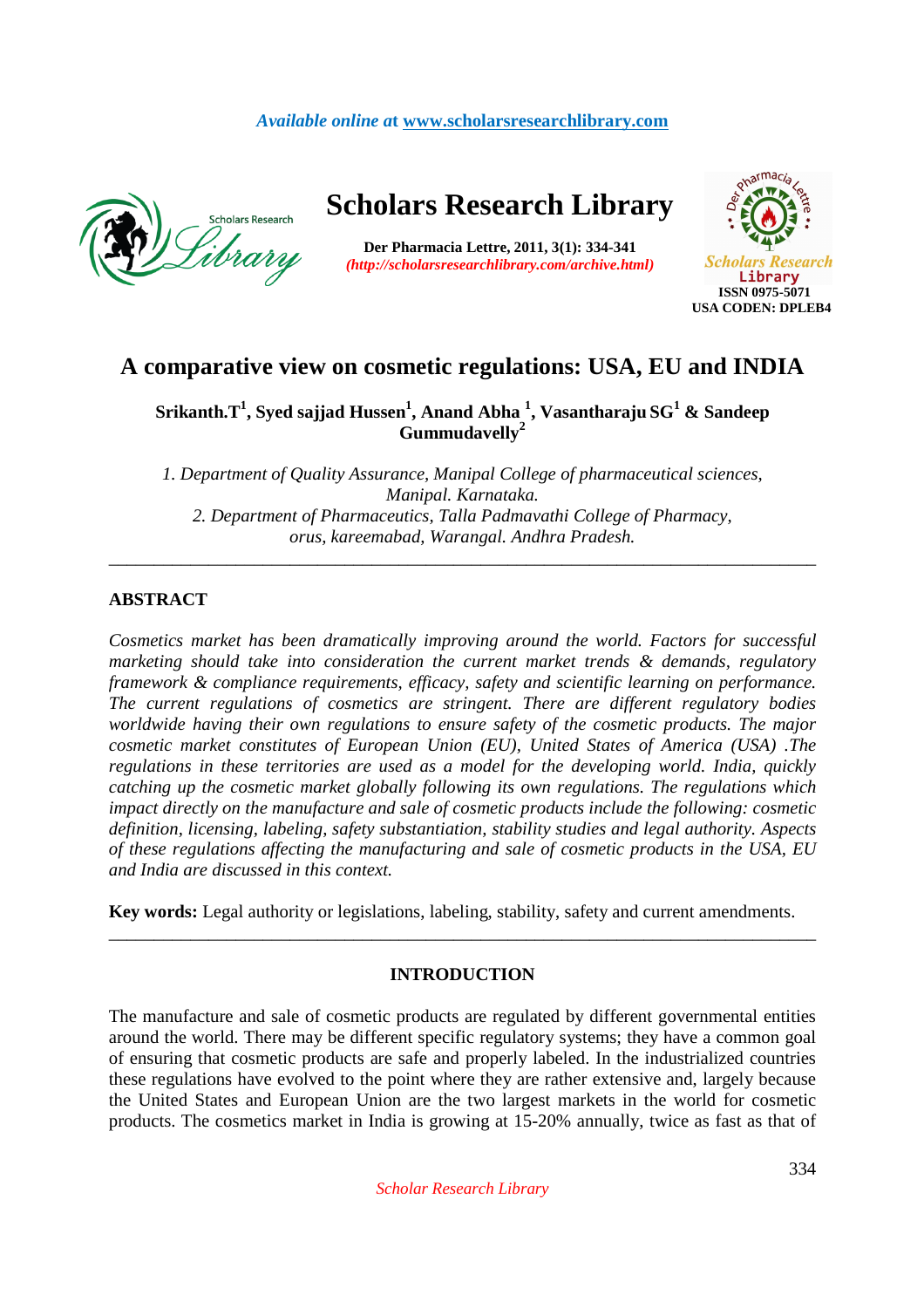the United States and European market. Indian cosmetic industry is matured enough and responsible to ensure the quality and safety of its products. The cosmetic regulations in India are complex and time consuming for pre marketing approval. It is therefore important for a cosmetic manufacture to understand the difference in regulatory system in India when compare to USA and EU. The aim of the present article is to compare the cosmetic regulations in USA, EU and India which impact directly on the manufacture and sale of cosmetic products include the following aspects.

*\_\_\_\_\_\_\_\_\_\_\_\_\_\_\_\_\_\_\_\_\_\_\_\_\_\_\_\_\_\_\_\_\_\_\_\_\_\_\_\_\_\_\_\_\_\_\_\_\_\_\_\_\_\_\_\_\_\_\_\_\_\_\_\_\_\_\_\_\_\_\_\_\_\_\_\_\_\_*

### **Legal authority and manufacture of cosmetics for sale**

### **USA:**

In the US, cosmetics are regulated by Federal Food, Drug and Cosmetic Act. It is the role of the FDA to oversee the compliance with these regulations. However, as opposed to drugs, cosmetic products do not require verifiable, mandatory compliance (such as FDA approval) before they can be marketed. The Voluntary Cosmetic Registration Program (VCRP) is an FDA post-market reporting system for use by manufacturers, packers, and distributors of cosmetic products that are in commercial distribution in the United States. [1] The VCRP applies only to cosmetic products being sold to consumers in the United States. It does not apply to cosmetic products for professional use only, such as products used in beauty salons, spas, or skin care clinics. It also does not apply to hotel samples or free gifts or cosmetic products you make in your home to sell to your friends.

### **EU:**

EU cosmetic legislations are based on Council Directive 76/768/EEC of 27 July 1976 on the approximation of the laws of the Member States relating to cosmetic products (Cosmetics Directive). [2] As in the U.S., manufacturers are responsible for ensuring that cosmetic products comply with the law before they are marketed. The manufacturer or importer of cosmetics is responsible for demonstrating that the product is safe for its intended use. Regulations are enforced at the national level, and each country in the EU has an authoritative body that is responsible for upholding compliance. [3]

### **INDIA:**

In India the Drugs and Cosmetic Act (1940) operates the regulations of cosmetics. For the manufacture of cosmetics for sale or distribution the manufacturer should build the factory premises according to the Schedule M-II and application for license in the form 31 and along with license fee of Rs. 2500/- and an inspection fee of Rs. 1000/- for every inspection to the licensing authority of the state government where in the manufacturing unit is located. And the information is reviewed by (local state) licensing authority and shall be granted in the form 32. [4]

## **Labeling Aspects**

### **USA:**

The regulations for labeling of cosmetics in United States are controlled by FDA under the authority of the Federal Food, Drug, and Cosmetic Act (FD&C Act) and the Fair Packaging and Labeling Act (FP&L Act). The label statements required under the authority of the FD&C Act must appear on the inside as well as any outside container or wrapper. FP&L Act requirements,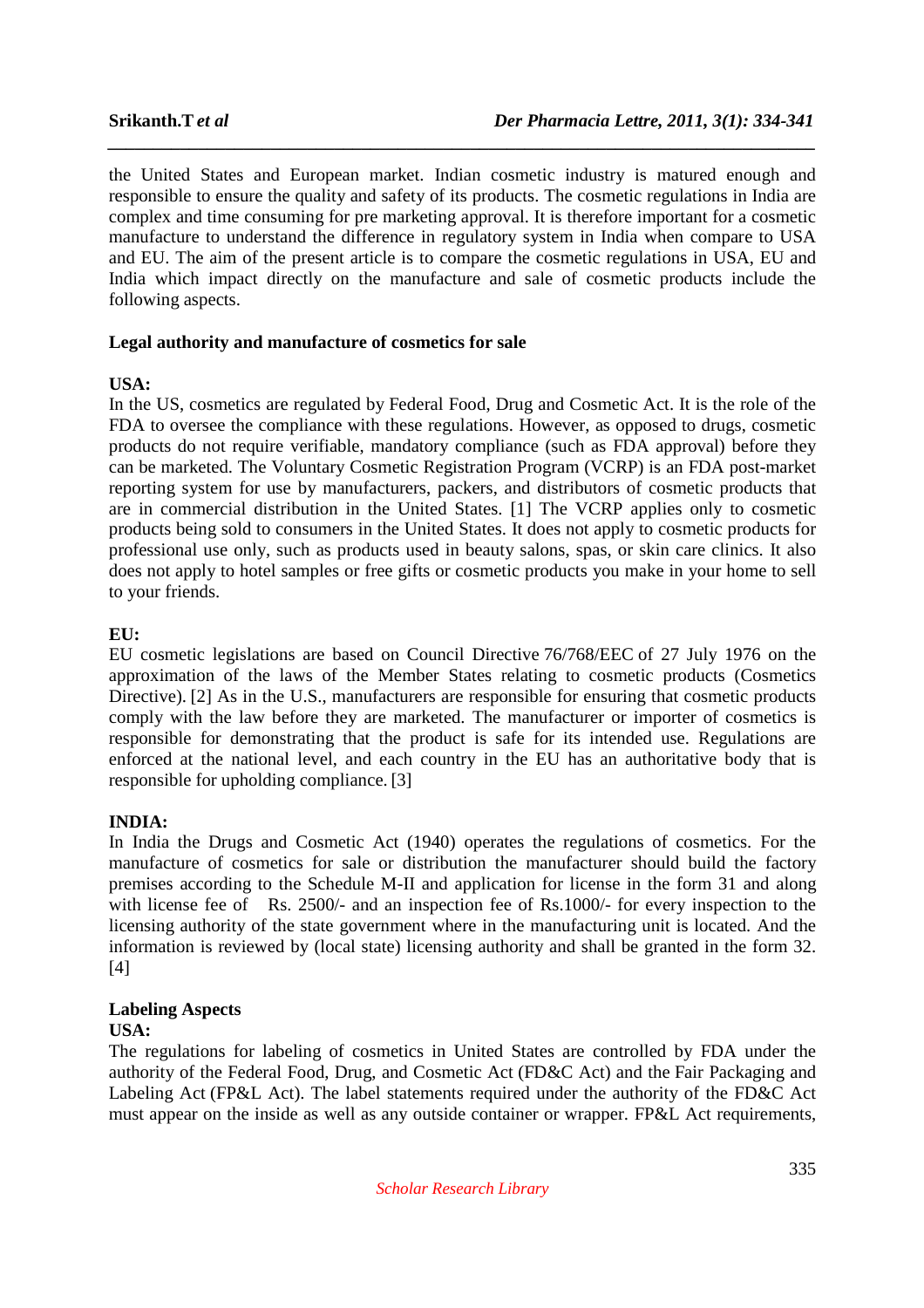for example. Ingredient labeling and statement of the net quantity of contents on the principal display panel, only apply to the label of the outer container.

*\_\_\_\_\_\_\_\_\_\_\_\_\_\_\_\_\_\_\_\_\_\_\_\_\_\_\_\_\_\_\_\_\_\_\_\_\_\_\_\_\_\_\_\_\_\_\_\_\_\_\_\_\_\_\_\_\_\_\_\_\_\_\_\_\_\_\_\_\_\_\_\_\_\_\_\_\_\_*

The labeling requirements of principal display panel (the part of the label most likely displayed or examined under customary conditions of display for sale) must state the name of the product, identify by descriptive name or illustration the nature or use of the product, and bear an accurate statement of the net quantity of contents of the cosmetic in the package in terms of weight, measure, numerical count, or a combination of numerical count and weight or measure. The declaration must be distinct, placed in the bottom area of the panel in line generally parallel to the base on which the package rests, and in a type size commensurate with the size of the container as prescribed by regulation.

The net quantity of contents statement of a solid, semisolid or viscous cosmetic must be in terms of the avoirdupois pound and ounce, and a statement of liquid measure must be in terms of the U.S. gallon of 231 cubic inches and the quart, pint, and fluid ounce subdivisions thereof. If the net quantity of contents is one pound or one pint or more, it must be expressed in ounces, followed in parenthesis by a declaration of the largest whole units (i.e., pounds and ounces or quarts and pints and ounces). The net quantity of contents may additionally be stated in terms of the metric system of weights or measures. The name and place of business of the firm marketing the product must be stated on an information panel of the label. And the information must be in the English language.

### **Declaration of Ingredients**:

The declaration of ingredients must be in descending order of predominance. Color additives and ingredients present at ≤1% may be declared without regard for predominance. The ingredients must be identified by the names established or adopted by regulation those accepted by the FDA as exempt from public disclosure may be stated as "and other ingredients". Cosmetics which are also drugs must first identify the drug ingredient as active ingredient before listing the cosmetic ingredients.

### **Label Warnings**

Cosmetics which may be hazardous to consumers when misused must bear appropriate label warnings and adequate directions for safe use. The statements must be prominent and conspicuous.

### **Law Enforcement Authority**

According to the enforcement of the law, the FDA may conduct examinations and investigations of products, inspect establishments in which products are manufactured or held, and seize adulterated (harmful) or misbranded (incorrectly or deceptively labeled or filled) cosmetics. [5]

### **EU:**

The requirements of cosmetic labeling under 76/768/EEC directive are:

It should carry the name or trade name and address or registered office of the manufacturer or of the person responsible for marketing the cosmetic product within the Community and weight or volume of product and any precautions and a distinctive identification of the batch number or product reference number. And the expression of expiry date is divided to two types: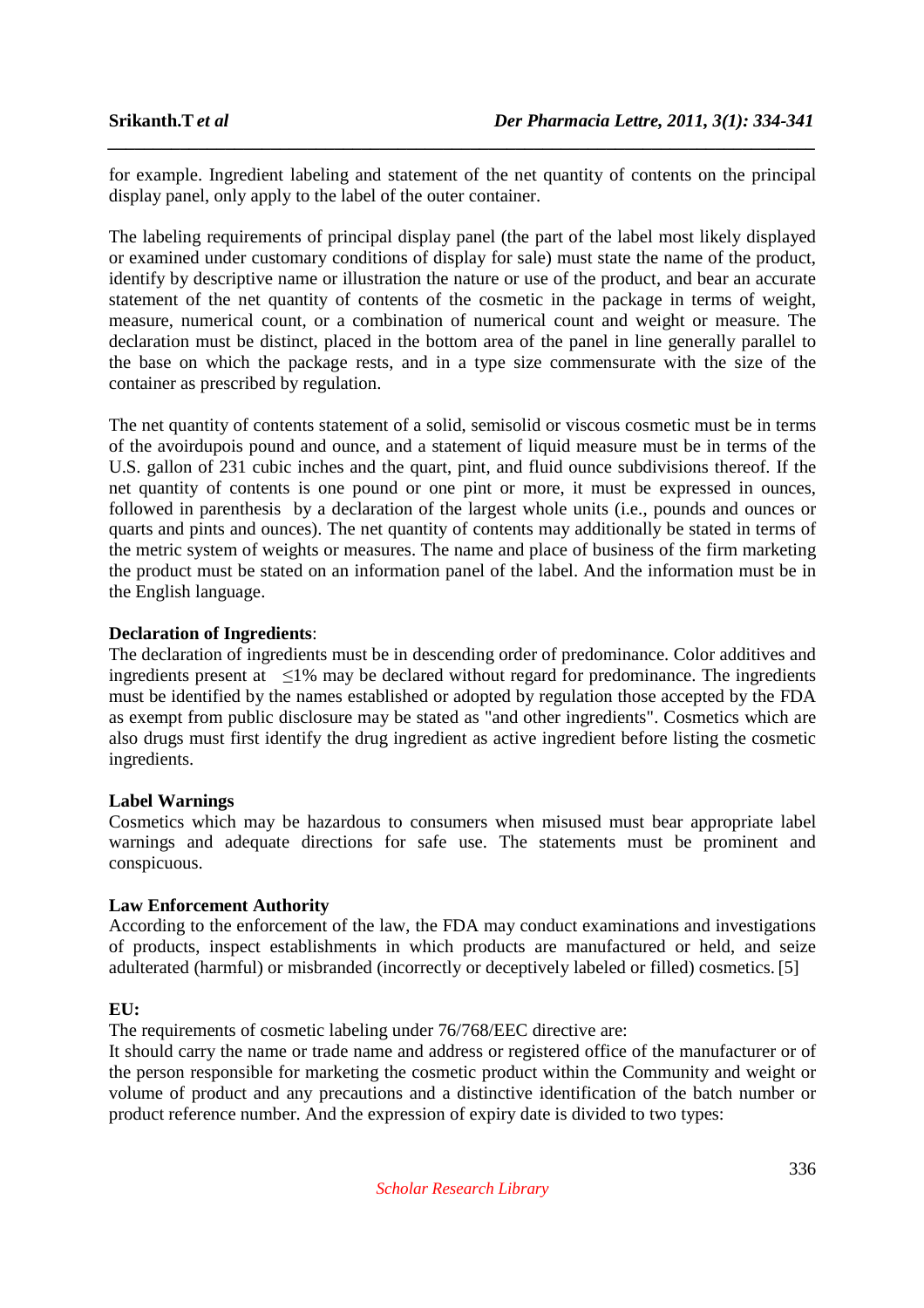1) for products with a minimum durability of less than 30 months: the date of minimum durability indicated by "Best used before the end of ...";

*\_\_\_\_\_\_\_\_\_\_\_\_\_\_\_\_\_\_\_\_\_\_\_\_\_\_\_\_\_\_\_\_\_\_\_\_\_\_\_\_\_\_\_\_\_\_\_\_\_\_\_\_\_\_\_\_\_\_\_\_\_\_\_\_\_\_\_\_\_\_\_\_\_\_\_\_\_\_*

2) for products with a minimum durability of more than 30 months: the period of time after opening for which the product can be used without any harm to the consumer (this information is indicated by a special symbol representing an open cream jar);

 The list of ingredients shall be labeled with the use of common ingredient nomenclature is better for all member states should appear in the form of descending order. [6] This information must be in the national or official language or languages of the respective Member State.

### **INDIA:**

According to D&C act in India the labeling requirements for cosmetics are:

Name of cosmetics and name and manufacturing address should carry on the both inner and outer labels. For small size containers on the label instead of mfg address the principle place of mfg and pin code are sufficient. The outer label should contain the amount of net contents of ingredients used in the manufacturing. The inner label addresses the direction of safe use and any warning indication or names and quantities of the ingredients those are hazardous or poisonous in nature.

The label should carry a distinctive batch number and it indicated by the letter "B" and for soaps the month and year of the manufacturing shall be given instead of "B" and this is not apply to cosmetics which are having 10grams or less for solids or semisolids and 25ml or less for liquid state products. On the label the letter "M" is indicate the manufacturing license number. [7]

## **Safety Aspects**

### **USA:**

The FD&C Act does not require that cosmetic manufacturers or marketers test their products for safety, the FDA strongly urges cosmetic manufacturers to conduct whatever toxicological or other tests are appropriate to substantiate the safety of their cosmetics. If the safety of a cosmetic is not adequately substantiated, the product may be considered misbranded and may be subject to regulatory action unless the label bears the following statement: Warning--The safety of this product has not been determined. [8]

### **EU:**

Regarding the safety information of cosmetics the manufacturer or his agent or the person responsible for placing an imported cosmetic product on the Community market should have the data about the assessment of safety of human health of finished cosmetic product.

For safety data manufacturers should take into consideration the general toxicological profile of the ingredient, its chemical structure and its level of exposure.

Should the same product be manufactured at several places within Community territory, the manufacturer may choose a single place of manufacture where that information will be kept available. In this connection, and when so requested for monitoring purposes, he shall be obliged to indicate the place so chosen to the monitoring authority/authorities concerned.[9]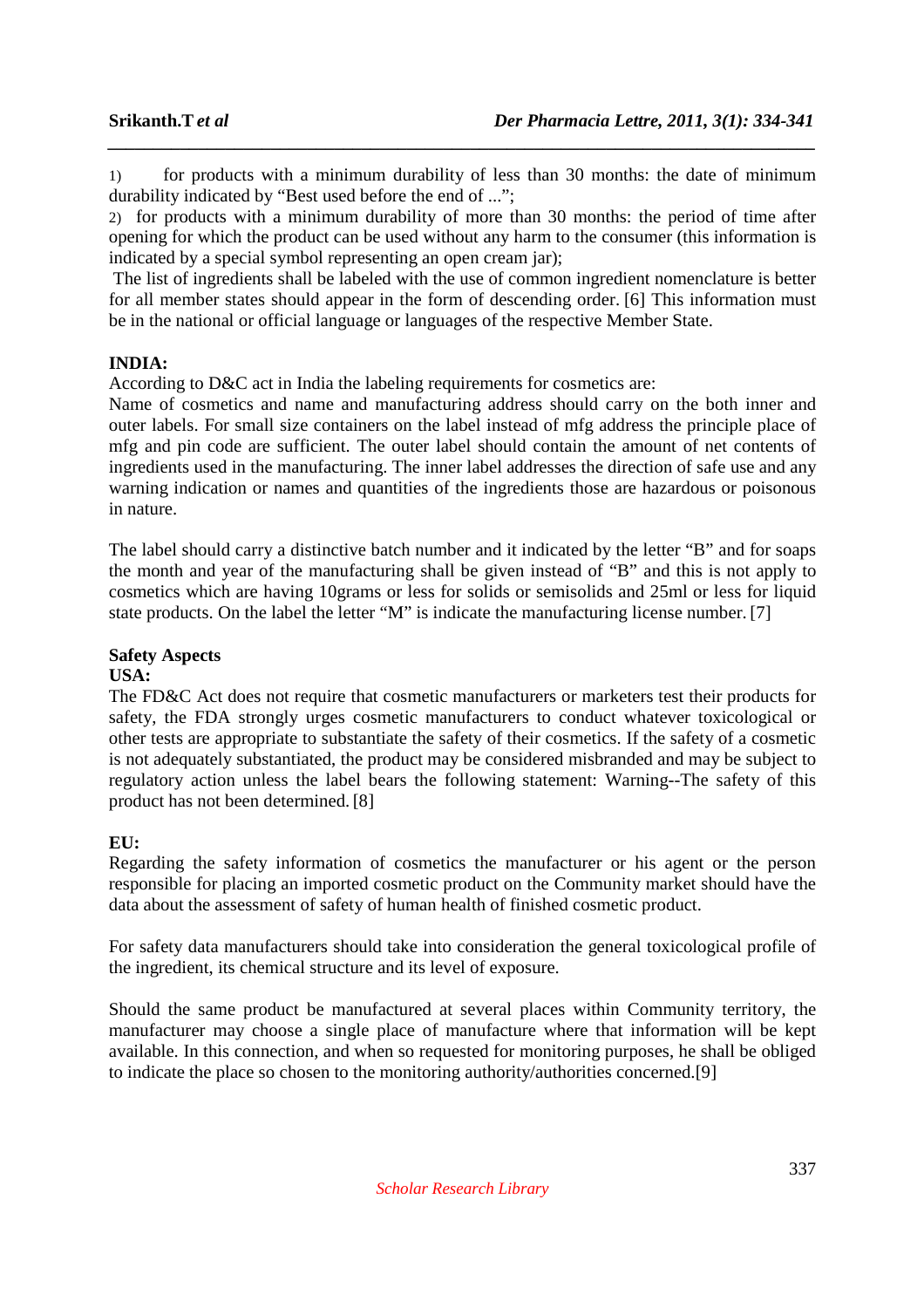# **Stability data of cosmetics formulation**

**EU:** 

In amendment of "The European Union's Cosmetic Directive" done in 1993, requires expiration dating only for products whose "minimum durability" is less than 30 months. Do not add water or, even worse, saliva to moisten it, because that will introduce bacteria into the product. Risk of contamination increases due sharing multiple people.

*\_\_\_\_\_\_\_\_\_\_\_\_\_\_\_\_\_\_\_\_\_\_\_\_\_\_\_\_\_\_\_\_\_\_\_\_\_\_\_\_\_\_\_\_\_\_\_\_\_\_\_\_\_\_\_\_\_\_\_\_\_\_\_\_\_\_\_\_\_\_\_\_\_\_\_\_\_\_*

The shelf life of cosmetics is predicted on the basis of following information i.e.

- The variety and complexity of cosmetic formulas and packaging.
- The proprietary nature of many products and stability test methods.

• The variety of types of changes that need to be examined, including physical, chemical, microbial, functional or aesthetic changes.

The European Cosmetic Toiletry and perfumery Association published the guidelines about the "Stability testing of cosmetic products" in March 2004.[10]

### **USA:**

Determination of shelf life for products is a part of their responsibility for manufacturer to substantiate product safety. There is no rule or regulation to print expiration dates on the labels of cosmetic products. Voluntary (in house) shelf-life guidelines developed by the cosmetic industry vary, depending on the product and its intended use. [11]

### **Current Amendments**

### **USA:**

On 2010 July 7 Human Resources (HR) 5786 seeks to amend Chapter VI of the Food, Drug and Cosmetic Act, which concerns adulterated and misbranded cosmetics, by adding a subchapter on the regulation of cosmetics.

It introduced the Safe Cosmetics Act of 2010 for amends the Federal Food, Drug, and Cosmetic Act to expand the regulation of cosmetics, including requiring:

**(1)** Annual registration of any establishment engaged in manufacturing, packaging, or distributing cosmetics for use in the United States;

- **(2)** New fees to provide for oversight and enforcement of cosmetics regulations;
- **(3)** Ingredient labeling and disclosure of information on ingredients; and
- **(4)** Adverse event reporting.

And requires the Secretary to establish a list of prohibited or restricted ingredients and a list of ingredients that are safe without limits for use in cosmetics and establish minimum data requirements and test protocols to be used by manufacturers to assess the safety of cosmetic ingredients. Sets forth provisions related to:

- Nanotechnology in the formulation of cosmetics;
- The voluntary and mandatory recall of cosmetics; and
- Alternatives to animal testing.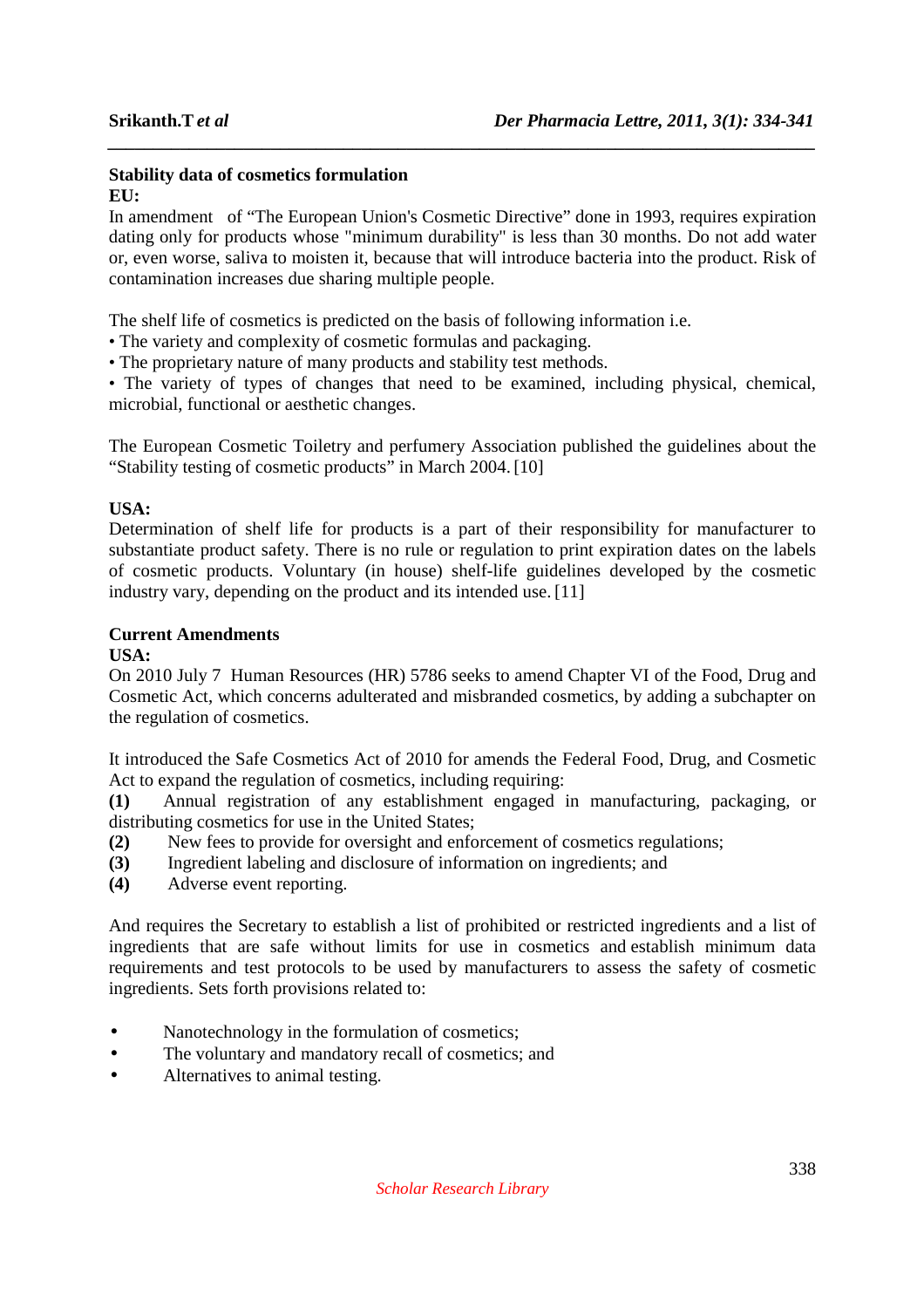Establishes the Interagency Council on Cosmetic Safety to share data and promote collaboration on cosmetic safety among federal agencies. Deems a cosmetic that fails to meet the requirements set forth by this act to be adulterated. Deems a cosmetic that fails to meet the labeling requirements under this act to be misbranded. [12]

*\_\_\_\_\_\_\_\_\_\_\_\_\_\_\_\_\_\_\_\_\_\_\_\_\_\_\_\_\_\_\_\_\_\_\_\_\_\_\_\_\_\_\_\_\_\_\_\_\_\_\_\_\_\_\_\_\_\_\_\_\_\_\_\_\_\_\_\_\_\_\_\_\_\_\_\_\_\_*

### **EU:**

The Cosmetic Products Regulations has amended by the publications of Commission Directive 2010/3/EU and 2010/4/EU in the Official Journal of the European Union

### **1. Commission Directive 2010/3/EU of 1 February 2010 amended, for the purpose of adaptation to technical progress, Annexes III and VI to Council Directive 76/768/EEC concerning cosmetic products.**

The Scientific Committee on Consumer Safety (SCCS) concluded in its opinion of 15 April 2008 that Ethyl Lauroyl Arginate HCl is safe for the consumers, when used up to a maximum authorized concentration of 0,8 % in soap, anti-dandruff shampoos, and non-spray deodorants. It should therefore be included in Annex III to Directive 76/768/EEC. It was also concluded that it is safe for the consumers, when used up to a maximum authorized concentration of 0,4 % as a preservative in cosmetic products. However, the Committee considered that it should not be used in lip products, oral products and spray due to mucosal and respiratory tract irritation potential. It should therefore be included along with these restrictions in Annex VI to Directive 76/768/EEC.

### **2. Commission Directive 2010/4/EU of 8 February 2010 amending, for the purpose of adaptation to technical progress, Annex III to Council Directive 76/768/EEC concerning cosmetic products.**

This publication is about the non-oxidative hair dye substances which are provisionally allowed for use in cosmetic products until 31 December 2010 under the restrictions and conditions laid down in Part 2 of Annex III to Directive 76/768/EEC. For these two non-oxidative hair dye substances, HC Orange No 2 and 2-hydroxyethylamino-5-nitroanisole, listed under reference numbers 26 and 29 in Part 2 of Annex III, the SCCS gave its final opinions on their safety. The SCCS recommended maximum authorized concentrations in the finished cosmetic product of 1,0 % for HC Orange No 2 and of 0,2 % for 2-hydroxyethylamino-5-nitroanisole. Therefore, HC Orange No 2 and 2-hydroxyethylamino-5-nitroanisole can be definitively regulated in Part 1 of Annex III.[13]

### **INDIA:**

Some amendments have been notified in the labeling clause of D&C act, which are

- I. The ingredients should be declared in the descending order of their concentrations down to 1% and in any order below 1%.
- II. Use before date instead of best use before date which was earlier declared as xx months/year from the date of packaging.[14]

Recently cdsco published the Gazette Notification regarding Import & Registration of Cosmetics .it is further to amend the D&C act about the rules for import of cosmetics. Previously there was no legislation for the registration of cosmetics in India. Now this rule says "no cosmetic shall be imported into India unless the product is registered under these rules by the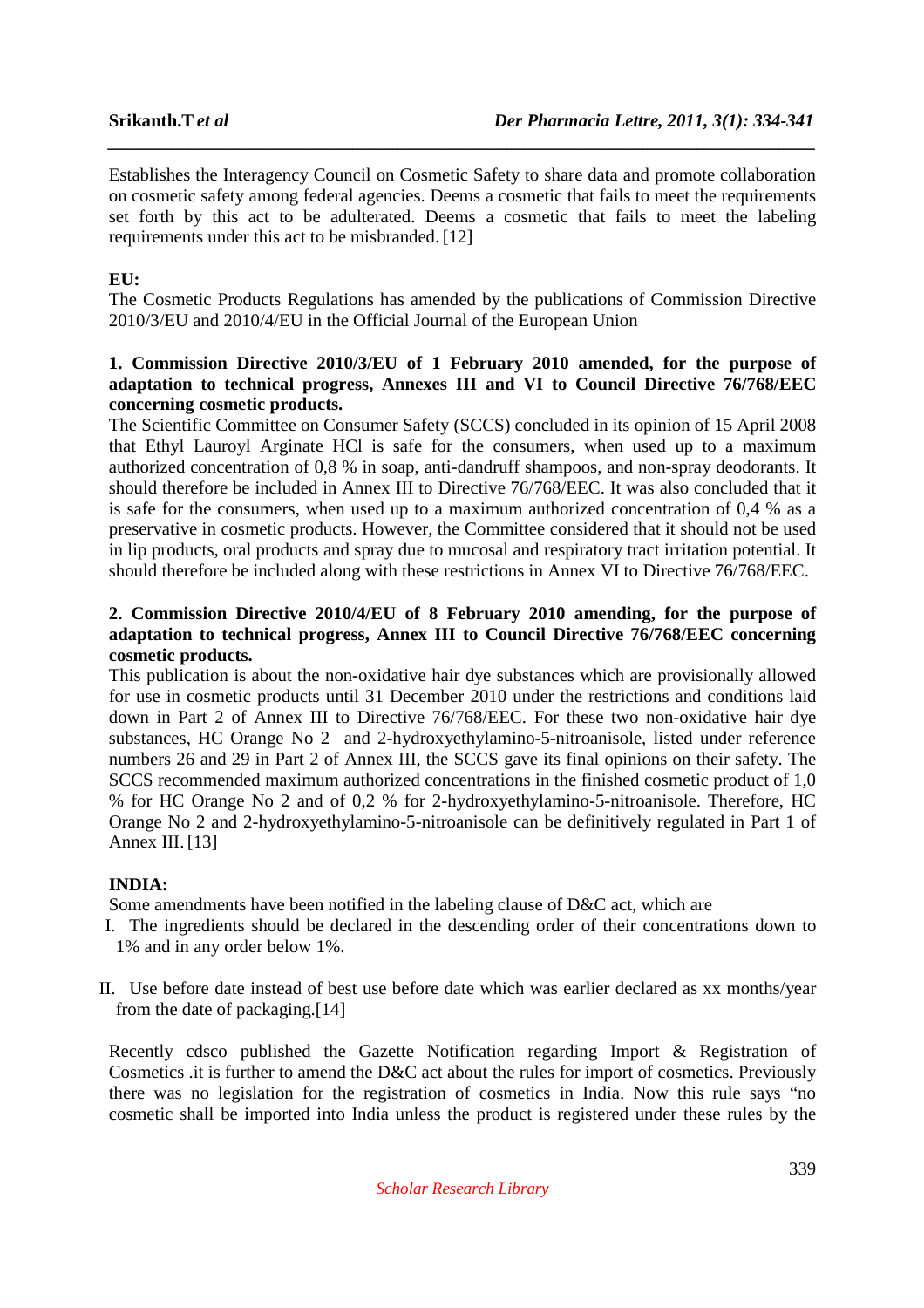licensing authority appointed by Central government". The amendment comes into force with the effect from 1st day of April 2011. [15]

*\_\_\_\_\_\_\_\_\_\_\_\_\_\_\_\_\_\_\_\_\_\_\_\_\_\_\_\_\_\_\_\_\_\_\_\_\_\_\_\_\_\_\_\_\_\_\_\_\_\_\_\_\_\_\_\_\_\_\_\_\_\_\_\_\_\_\_\_\_\_\_\_\_\_\_\_\_\_*

| <b>CONTENTS</b>                           | <b>USA</b>                                                | BU                                                                                                                     | Government of India.<br><b>INDIA</b>            |
|-------------------------------------------|-----------------------------------------------------------|------------------------------------------------------------------------------------------------------------------------|-------------------------------------------------|
| <b>AUTHORITY</b>                          | <b>FDA</b>                                                | <b>EMEA</b>                                                                                                            | CDSCO                                           |
| <b>RULES AND REGULATIONS</b>              | <b>FOOD, DRUG AND</b><br><b>COSMETIC Act</b>              | <b>COUNCIL</b><br>DIRECTIVE 76/768/EEC                                                                                 | <b>DRUGS AND COSMETICS</b><br>Act               |
| PRE-MARKET APPROVAL                       | Not required                                              | Not required by Cosmetic<br><b>Directive</b>                                                                           | Required under state government<br>licensing    |
| <b>LABELLING</b>                          | Should comply with the FD&C<br>and FP&L                   | <b>Based on Council</b><br>Directive 76/768/EEC                                                                        | Should comply with part XV of<br>D&C rules 1945 |
| <b>EXPIRY DATE</b>                        | No date required                                          | Date of minimum durability if<br>durability is $<$ 30 months.<br>Period after opening if durability<br>is $>30$ months | Indicated as "Use before date"                  |
| POST MARKETING<br><b>REPORTING SYSTEM</b> | Yes. (Voluntary Cosmetic<br><b>Registration Program</b> ) | N/A                                                                                                                    | N/A                                             |

### **Table 1: Summary of cosmetic regulations**

### **CONCLUSION**

Lot of differences in cosmetic regulations in India when compare to USA and EU. According to Indian regulations the manufacturer for sale of cosmetics should get the pre-marketing approval before entering to market but not required in USA and EU. In the statement of labeling the expression of expiry date is different in the three regions. In the EU its depend on durability of product in 30 months, but in the USA there is no legislations for expiration date. However, the stringent regulations governing cosmetics in each country or jurisdiction have one common goal: To protect the consumer by ensuring safe ingredients and finished products. And there is need to enhance the regulations of safety information and control standards of cosmetics in India. The main aim of this article is to show the variations of cosmetic regulations between countries, so there is need to harmonize the regulations regarding the safety, stability, and labeling issues.

### **REFERENCES:**

[1] Food and Drug Administration]. Cosmetics; Available from: http://www.fda.gov/Cosmetics/default.htm.

[2] EU legislations: The rules governing cosmetic products in the European Union, Council Directive 76/768/EEC. Vol.1 cosmetic legislations (**1999**)

[3] Cosmetic info. Cosmetic Regulation in the European Union; [cited **2010** Sep 5]. Available from: http://www.cosmeticsinfo.org/othercountries3.php

[4] The Drugs and Cosmetics act and rules: The manufacture of cosmetics for sale or distribution, Part XIV, rules 138.

[5] Food and Drug Administration. **1991** October [updated **2009** June 18; cited **2010** Sep 14]. Summary of Regulatory Requirements for Labeling of Cosmetics Marketed in the United States;